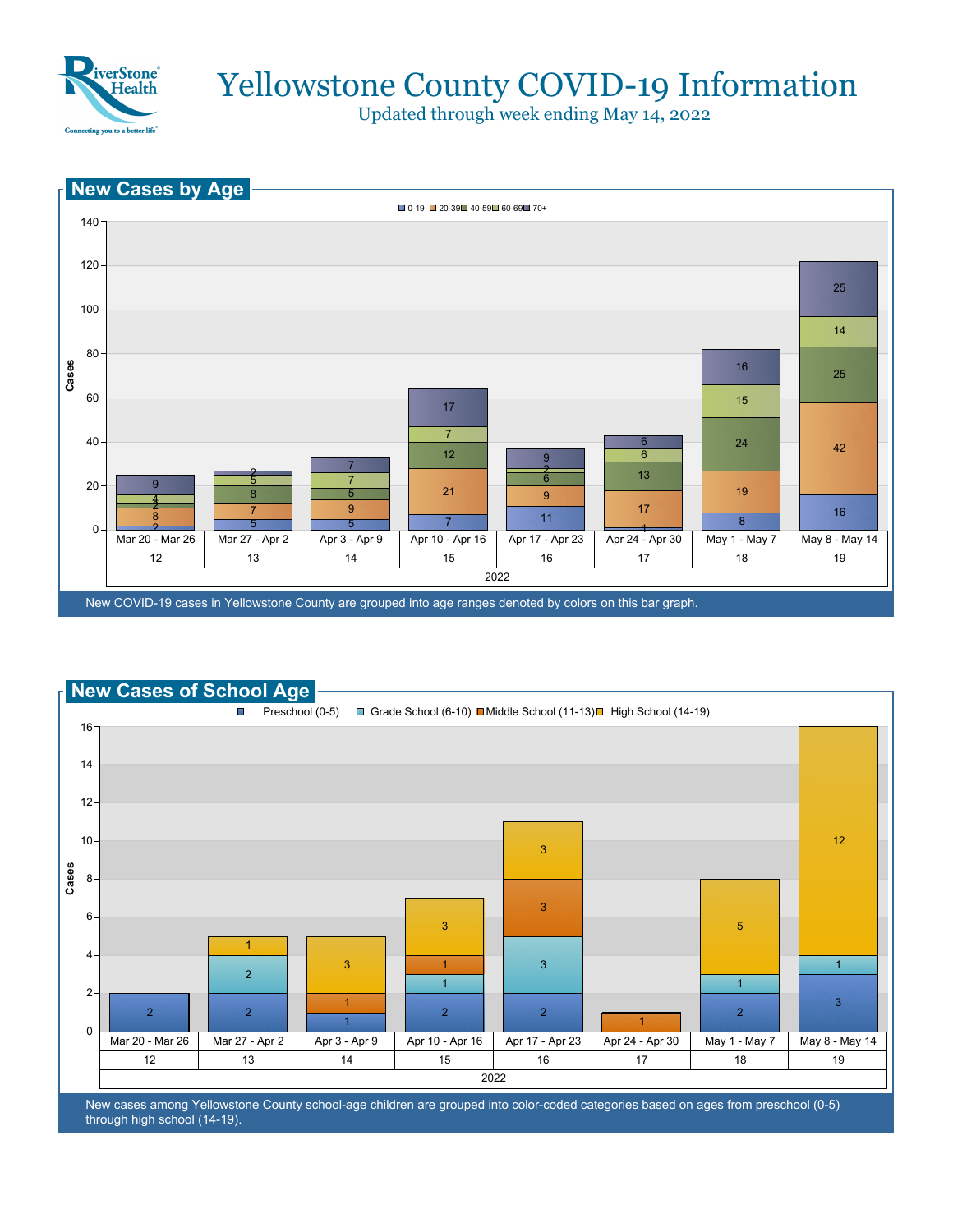

Updated through week ending May 14, 2022



100,000, averaged over a 7-day period. The yellow dotted line indicates 20 new cases per 100,000. The red dotted line indicates a threshold of 50 new cases per 100,000. The orange dot is the average of new cases per 100,000 for the previous 7-day period.



This chart shows whether the number of reported cases this week increased (red bar) or decreased (green bar) when compared to last week. Additionally, the size and label of each bar indicates the percent of change from the previous week.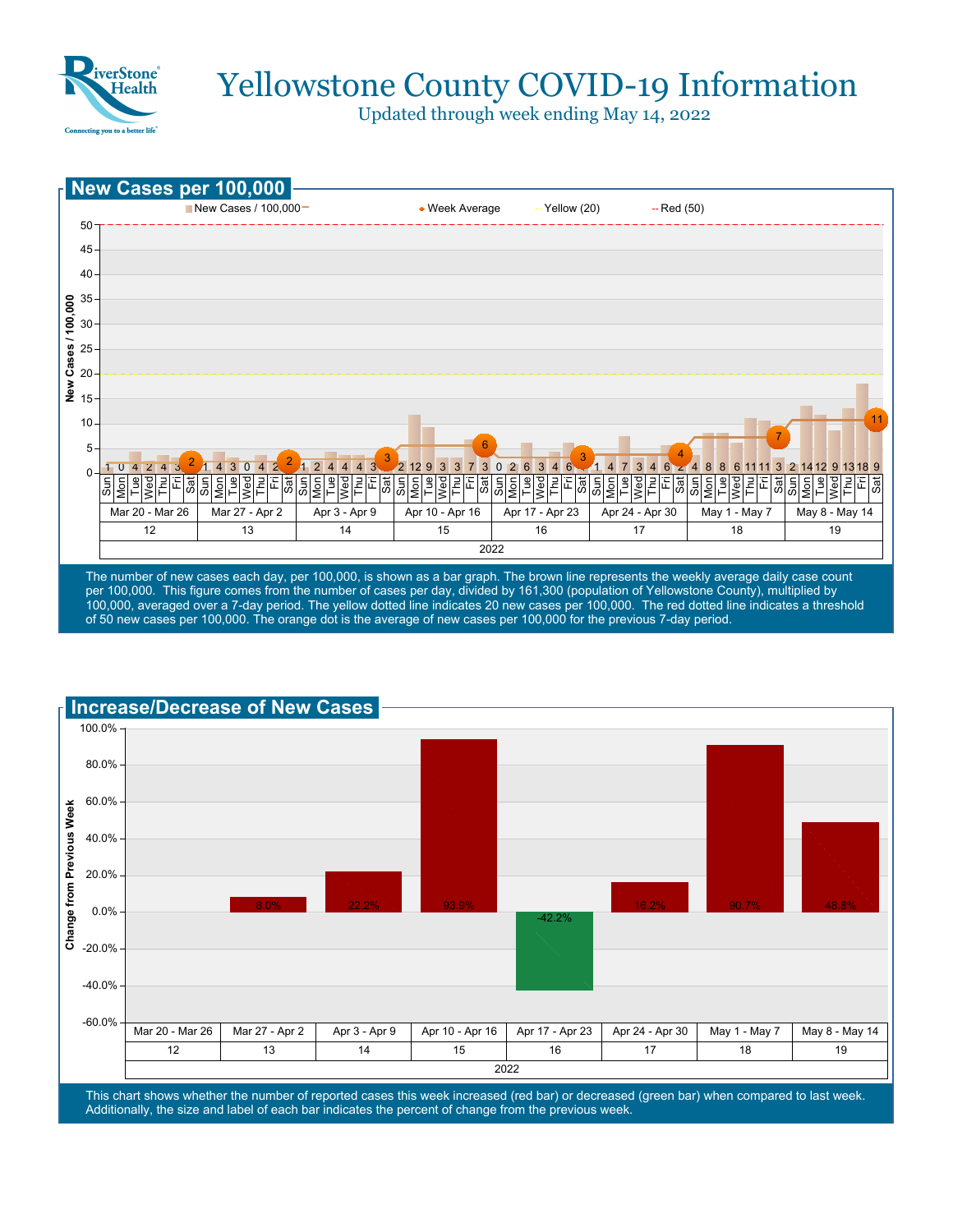

Updated through week ending May 14, 2022





This chart shows the percentage of Yellowstone County Emergency Department (ED) visits where the chief complaint or symptom was fever or chills and at least one of these other symptoms: cough, difficulty breathing, shortness of breath. The blue line indicates ED visits each week for these symptoms in 2020. The green line represents ED visits for similar symptoms for the same time period in 2021. The thick red line indicates ED visits each week for these symptoms in 2022. Data supplied by the State of Montana collected from Yellowstone County hospitals.